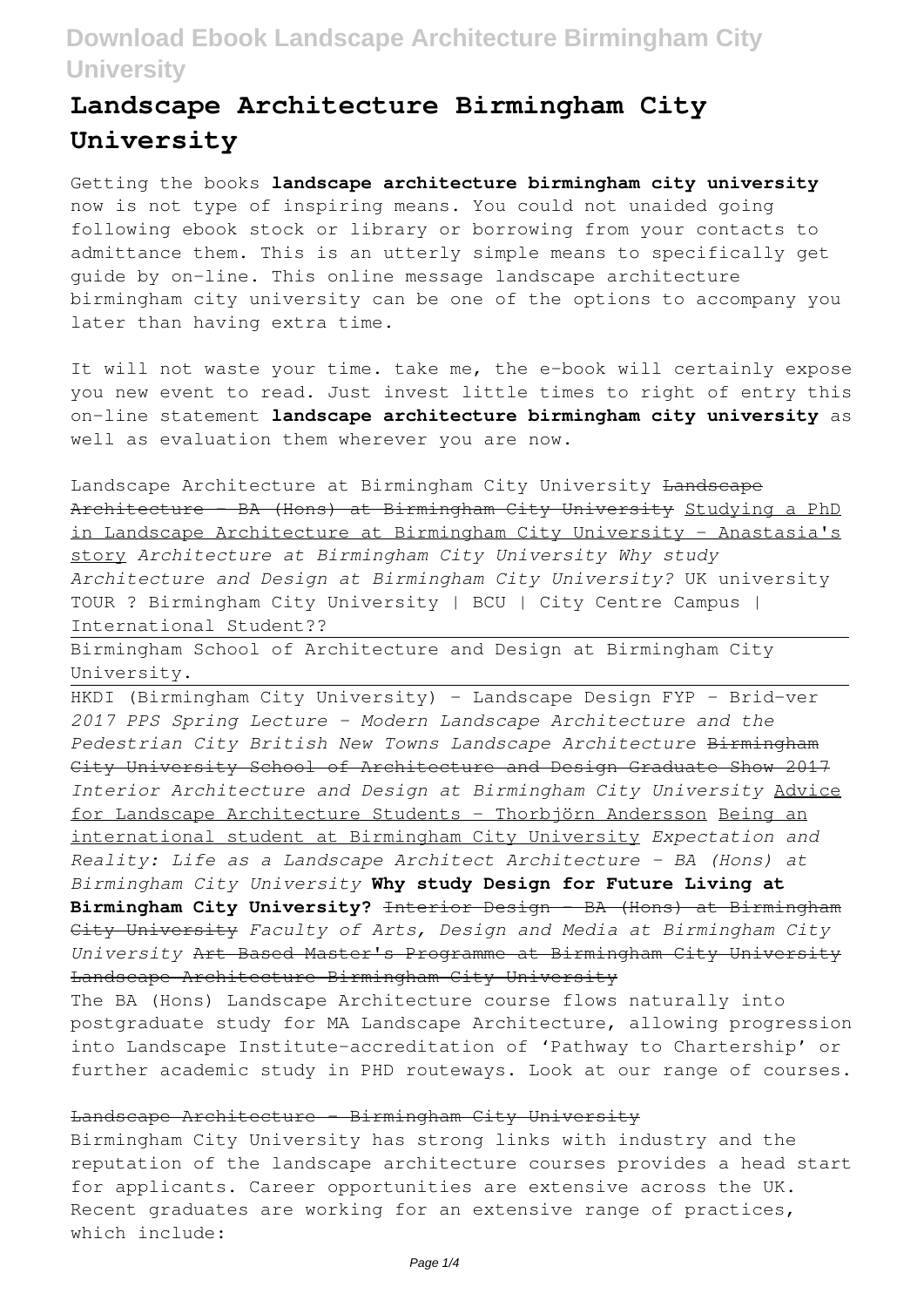## Landscape Architecture - Birmingham City University

The BA (Hons) Landscape Architecture course flows naturally into postgraduate study for MA Landscape Architecture, allowing progression into Landscape Institute-accreditation of 'Pathway to Chartership' or further academic study in PHD routeways.

### Landscape Architecture with a Foundation Year - BA (Hons ...

Landscape Architecture students are based at our City Centre Campus in The Parkside Building, a multi-million pound centre of excellence in the heart of Birmingham. The five-floor building opened in June 2013.

#### Landscape Architecture - Birmingham City University

Landscape architecture and design. Landscape Architecture is the design of the world outside, as a combination of art, utility and natural systems. The aim is to create rich, positive experiences and to provide designed environments, which engage users with character and a sense of place. Through guided exploration of personal design and research process, you will explore and unwrap many layers to reveal the unlimited storyboard of design options that our landscape presents.

Study Landscape Architecture at Birmingham City University ... Landscape Institute accredited Conversion Course, or BA Hons / BSc degree in Landscape Architecture or Garden Design, minimum Lower Second-Class (2:2). This MA Landscape Architecture enables applicants who have an accredited degree in Landscape Architecture, or completed a MA LA conversion year an ...

## Landscape Architecture - Birmingham City University ...

Birmingham City University has strong links with industry and the reputation of the landscape architecture courses provides a head start for applicants. Career opportunities are extensive across the UK. Recent graduates are working for an extensive range of practices, which include:

### MA - Birmingham City University

This MA Landscape Architecture enables applicants who have an accredited degree in Landscape Architecture, or completed a MA LA conversion year an opportunity to progress their studies and take the next step towards being a Chartered Landscape Architect.

## Landscape Architecture - Birmingham City University ...

Birmingham City University has opted into the TEF and received a Silver award. Find out more about the TEF. Landscape Architecture is the design of the world outside, as a combination of art, utility and natural systems.

## Landscape Architecture - Search - UCAS

Birmingham City University has opted into the TEFand received a Silver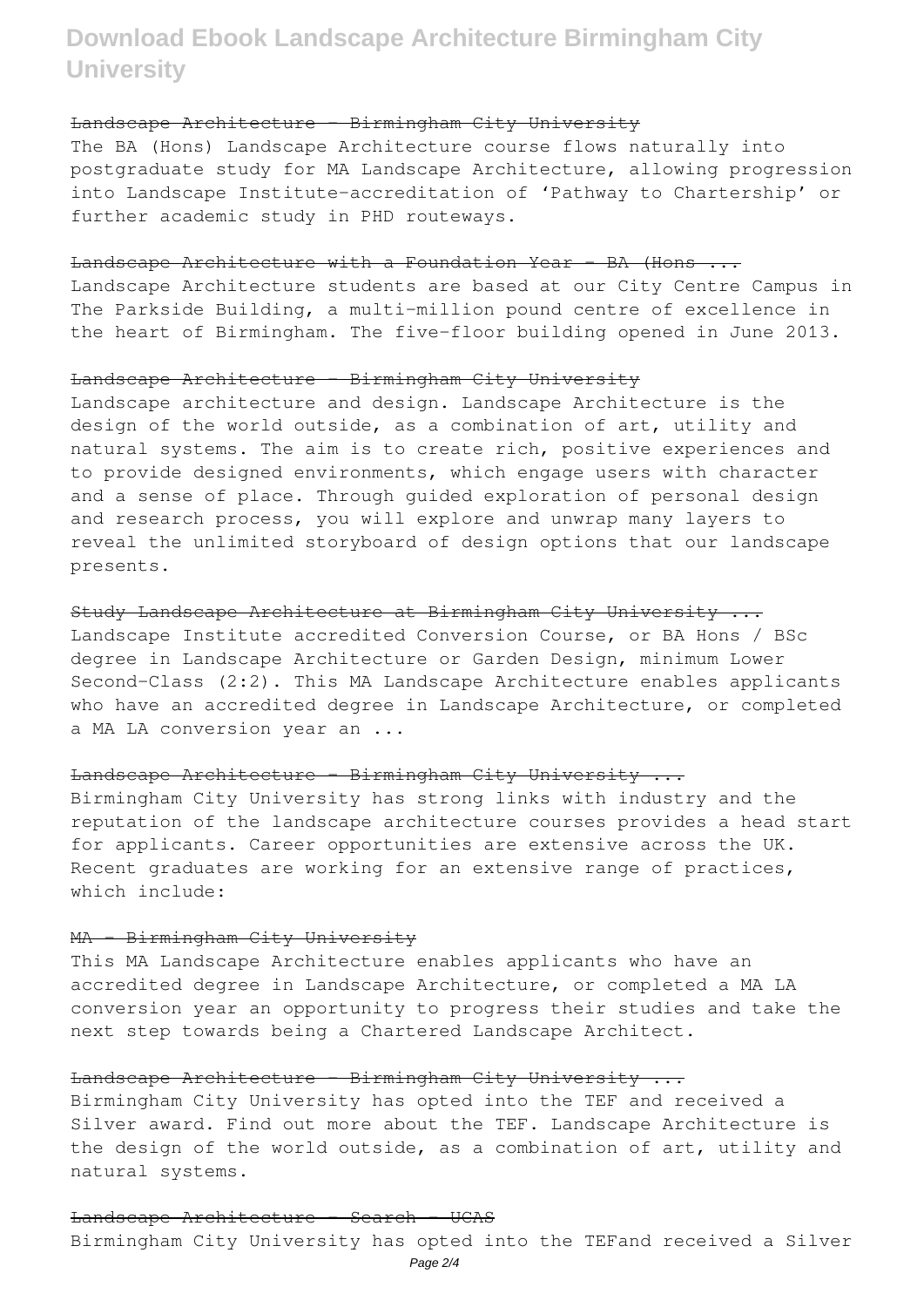award. Find out more about the TEF. Landscape Architecture is the design of the world outside, as a combination of art, utility and natural systems. The aim is to create rich, positive experiences and to provide designed environments, which engage users with character and a sense of place.

## Landscape Architecture - Search - UCAS

We a RIBA-accredited School of Architecture. We can offer you RIBAexempt courses at BA (Hons) (Part 1), MArch (Part 2) and PgDip level (Part 3). The final examination with the award of postgraduate diploma in Architecture enables you to become a registered architect.

## Birmingham School of Architecture and Design | Birmingham ...

Welcome. This quide is for students on Landscape Architecture courses, it brings together key library resources and services to help you during your studies.. You may also find the following guides useful: Architecture; Design (including Furniture Design, Product Design, Design Management Design Visualisation) ; Interior Design; To locate the latest eresources added to the library due to the ...

### Landscape Architecture - Birmingham City University

Spon's External Works and Landscape Price Book 2019 by AECOM (Editor) Covers all the items to be found in hard and soft landscape contracts, and forms an indispensable reference book for quantity surveyors, landscape architects, contractors and local authority managers essential for compiling estimates, specifications, bills of quantities and works schedules - no matter what the size of the ...

### Landscape Architecture - Birmingham City University

TEF Silver. Birmingham City University has opted into the TEF and received a Silver award. Find out more about the TEF. The Foundation course provides an opportunity to explore the exciting world of contemporary design through various scales and develop creative solutions, encapsulating Landscape Architecture, Architecture, Interior Architecture and Design, and Product and Furniture Design.

#### Landscape Architecture with Foundation Year - Search - UCAS

Landscape Architecture - Birmingham City University. Birmingham City University. United Kingdom. Apply now. Landscape Architecture is the design of the world outside, as a combination of art, utility and natural systems. The aim is to create rich, positive experiences and to provide designed environments, which engage users with character and a sense of place.

## Landscape Architecture - Birmingham City University ...

Landscape Architecture is the design of the world outside, as a combination of art, utility and natural systems. The aim is to create rich, positive experiences and to provide designed environments, which engage users with character and a sense of place. ... Your question will be posted in the Birmingham City University forum. Please enter